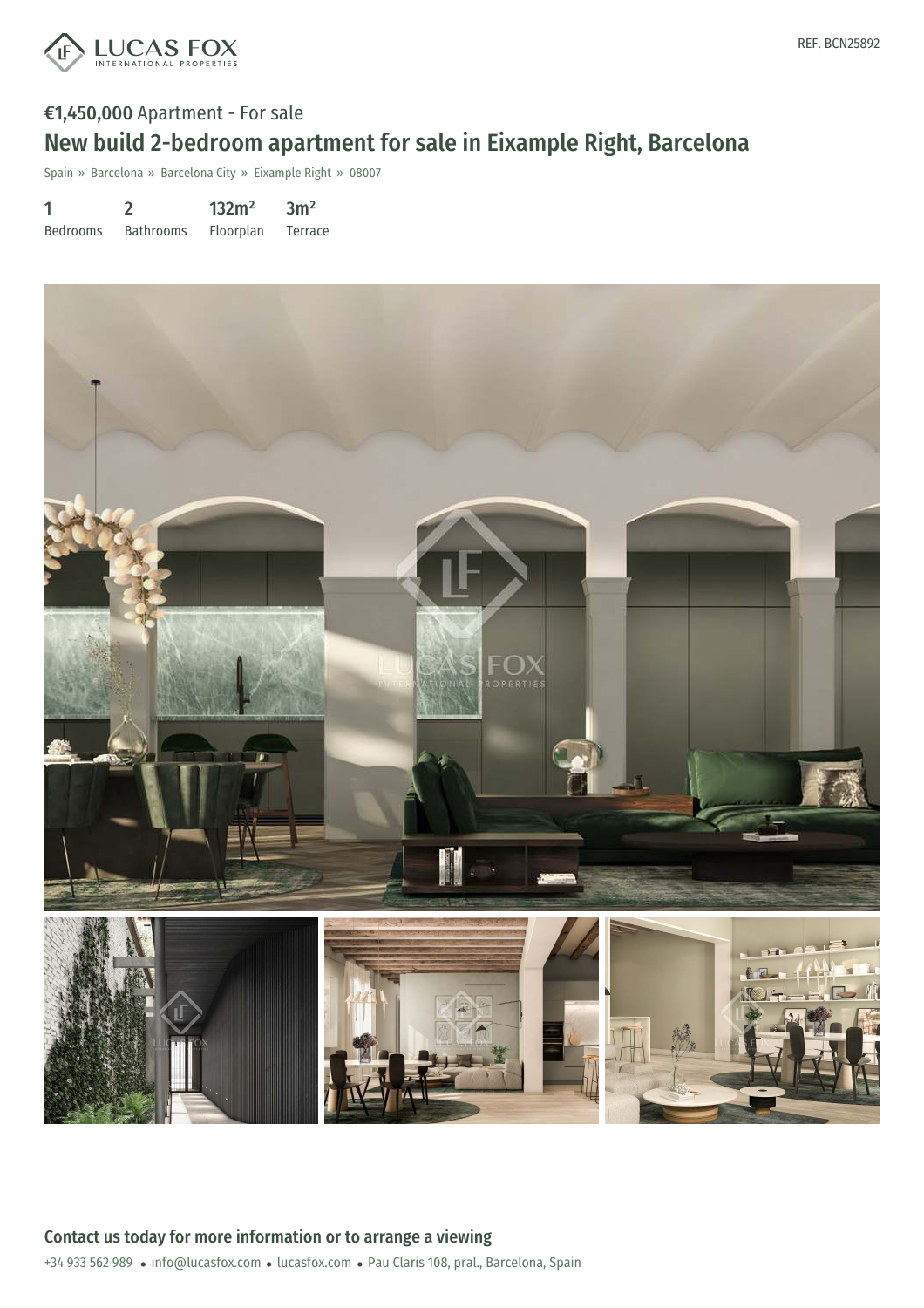

# €1,450,000 Apartment - For sale New build 2-bedroom apartment for sale in Eixample Right, Barcelona

Spain » Barcelona » Barcelona City » Eixample Right » 08007

1 Bedrooms 2 Bathrooms 132m² Floorplan  $3<sup>m²</sup>$ Terrace

#### OVERVIEW

### Modern design property in an 1871 building on Rambla Catalunya, in the heart of Barcelona.

The Rambla Catalunya 29 development presents this luxurious 110 m², 2-bedroom penthouse in Barcelona's Golden Square, the most prestigious and sought-after area of Barcelona.

This refurbishment and expansion project, carried out by TBD Arquitectura, has prepared a magnificent building from 1871 to meet the expectations of the most discerning clients.

As its name suggests, this development is located on Rambla Catalunya, one of the most prominent modernist avenues in the centre of Barcelona. Always brimming with life, history and culture, this semi-pedestrianized thoroughfare is home to a selection of luxurious boutiques, exclusive brands, and prestigious restaurants and cafes. From here, you can walk to the most prominent places in the Eixample, or by public transport, thanks to its excellent connection to the metro, train and bus networks. In addition, it is right next to Passeig de Gracia, an avenue full of luxury establishments and emblematic buildings.

The wonderful façade of the property is combined with the contemporary interiors of this apartment, which are distributed in open rooms in which the layout flows, enhancing its spaciousness and light. As soon as you enter, it is obvious that it is not a conventional home.

We enter directly into the very large day area, consisting of an open space that includes an equipped kitchen and a living-dining room. This exclusive space extends throughout the home and, at the back, is the master bedroom. A bathroom completes the home.

An apartment with an elegant style and the highest quality finishes, without a doubt the ideal home for a couple or a professional.

A luxurious new development in one of the liveliest and most cheerful avenues in the centre of Barcelona.



[lucasfox.com/go/bcn25892](https://www.lucasfox.com/go/bcn25892)

Lift, High ceilings, Natural light, Wooden flooring, Air conditioning, Alarm, Double glazing, Equipped Kitchen, Heating, New build, Renovated, Transport nearby